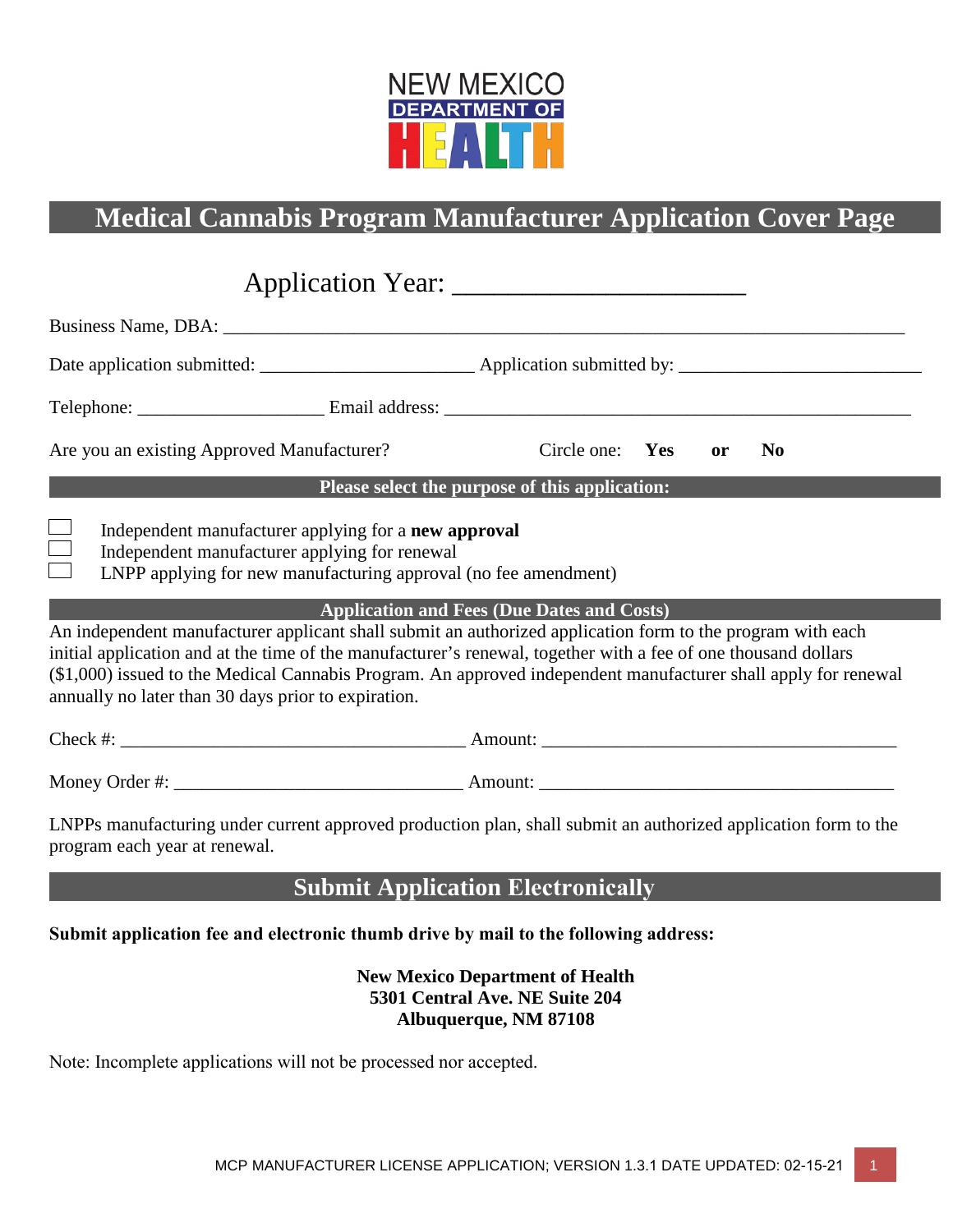# **MCP Manufacturing Application**



|                                                          |                       | <b>Applicant Information</b>                                                                                         |       |                                                                                                                                                                                                                                                                                                                                                                                                                        |
|----------------------------------------------------------|-----------------------|----------------------------------------------------------------------------------------------------------------------|-------|------------------------------------------------------------------------------------------------------------------------------------------------------------------------------------------------------------------------------------------------------------------------------------------------------------------------------------------------------------------------------------------------------------------------|
| <b>Manufacturer Name</b><br><b>DBA</b> Business<br>Name: |                       |                                                                                                                      |       | Date:                                                                                                                                                                                                                                                                                                                                                                                                                  |
| Address:                                                 | <b>Street Address</b> |                                                                                                                      |       | Suite/Unit #                                                                                                                                                                                                                                                                                                                                                                                                           |
|                                                          | City                  |                                                                                                                      | State | <b>ZIP</b> Code                                                                                                                                                                                                                                                                                                                                                                                                        |
|                                                          |                       | <u> 1989 - Andrea Santa Andrea Andrea Andrea Andrea Andrea Andrea Andrea Andrea Andrea Andrea Andrea Andrea Andr</u> |       | Phone: $\frac{1}{\sqrt{1-\frac{1}{2}}\sqrt{1-\frac{1}{2}}\sqrt{1-\frac{1}{2}}\sqrt{1-\frac{1}{2}}\sqrt{1-\frac{1}{2}}\sqrt{1-\frac{1}{2}}\sqrt{1-\frac{1}{2}}\sqrt{1-\frac{1}{2}}\sqrt{1-\frac{1}{2}}\sqrt{1-\frac{1}{2}}\sqrt{1-\frac{1}{2}}\sqrt{1-\frac{1}{2}}\sqrt{1-\frac{1}{2}}\sqrt{1-\frac{1}{2}}\sqrt{1-\frac{1}{2}}\sqrt{1-\frac{1}{2}}\sqrt{1-\frac{1}{2}}\sqrt{1-\frac{1}{2}}\sqrt{1-\frac{1}{2$<br>Phone: |
|                                                          |                       |                                                                                                                      |       |                                                                                                                                                                                                                                                                                                                                                                                                                        |

*Notice: Submission of this manufacturer application, does not guarantee approval. Manufacturer may not begin handling medical cannabis products, until the application is approved by the MCP. Manufacturer applications must be submitted annually; approvals are good for 1 year, following final MCP approval, and shall expire after that year, or upon closure of the manufacturer. An approved manufacturer shall apply for renewal of approval annually no later than 30 days prior to expiration. Manufacturer applications will not be considered, nor approved, at the address of a private residence. Submit all contracts, such as Memorandum of Understanding, Memorandum of Agreements and a listing of all entities the Manufacturer will conduct medical cannabis business with. Identification cards issued by the department are the property of the department and shall be returned to the department upon termination of the holder's employment with the approved laboratory, suspension, or revocation of approval by the department, or upon demand of the department. Department regulations are subject to change. It is the responsibility of the applicant and or licensee to familiarize themselves with all current and proposed regulations.* 

**7.34.4.12 Department Approval of Manufacturers of Cannabis Derived Products; General Provisions:** 

**A. Submittal of applications**: A manufacturer applicant shall submit a completed application form to the program with each initial application and each renewal application, together with a fee of one thousand dollars (\$1,000) issued to the Medical Cannabis Program. A manufacturer applicant shall comply with the application requirements of Department rule and shall submit such other information as the manufacturer applicant wishes to provide or such information as the department may request for initial approval or periodic evaluation(s) during the approval period.

**B. Application requirements:** A manufacturer applicant shall submit to the department:

**Below are the items needed to satisfy a complete Manufacturer application. Each listed item must be submitted in written and electronic format, simultaneously, in order for the application to be considered complete. Check each box once each item is satisfied and ready to submit to MCP. Submit written copy in a binder with tabs identifying each item. Include electronic jump drive, containing the electronic copy in the binder as well.**

**(1)** proof that the manufacturer applicant is in good standing with the New Mexico taxation and revenue department;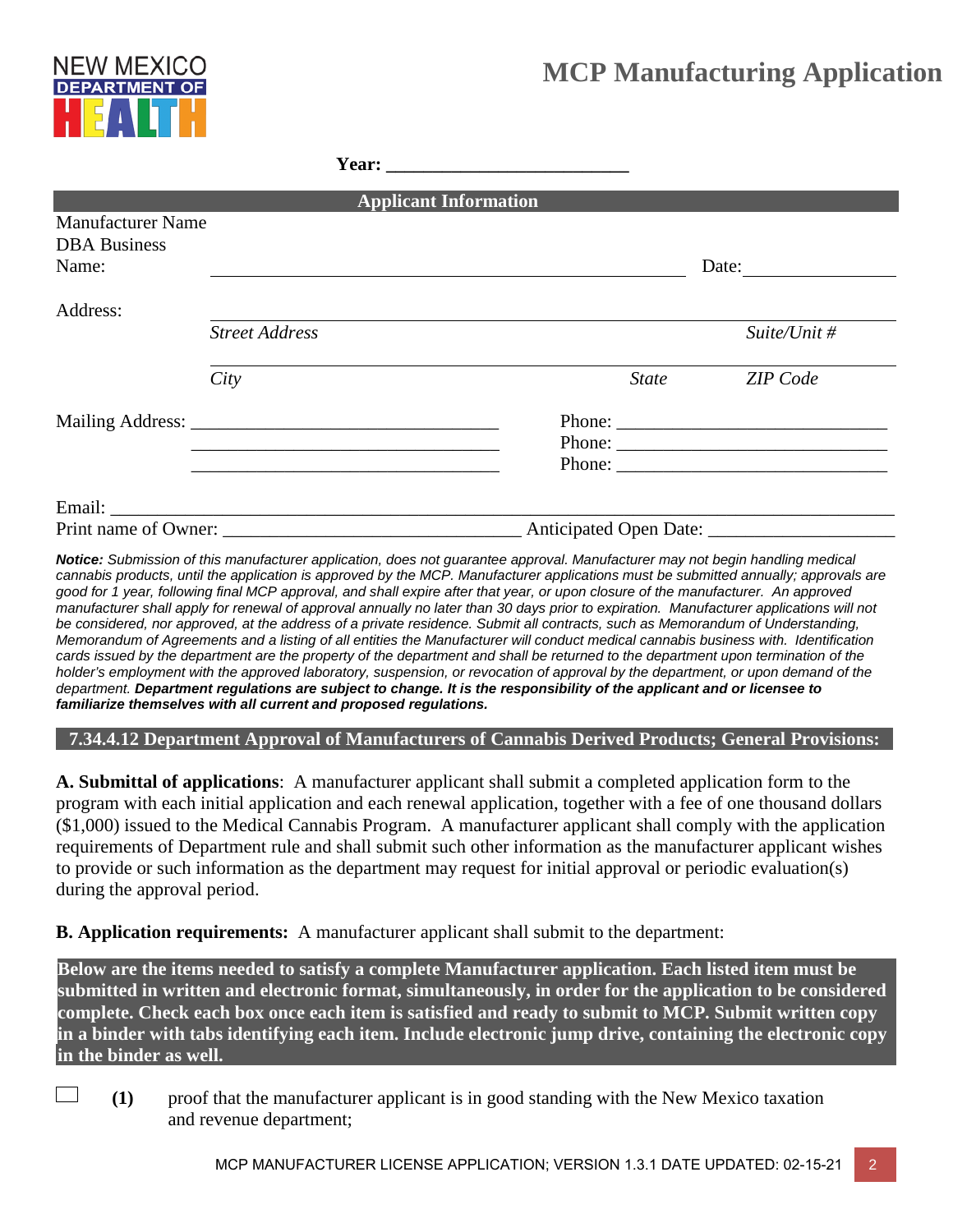- $\Box$ **(2)** copies of the manufacturer applicant's articles of incorporation and by-laws, applicable;
- $\Box$ **(3)** a complete written description of the means that the manufacturer applicant shall employ to safely manufacture cannabis-derived products, including but not limited to hygiene standards consistent with the requirements of this rule;
- $\Box$ **(4)** a list of all persons or business entities having direct or indirect authority over the management or policies of the manufacturer applicant;
- $\Box$ **(5)** a list of all persons or business entities having any ownership interest in any property utilized by the manufacturer applicant, whether direct or indirect, and whether the interest is in land, building(s), or other material, including owners of any business entity that owns all or part of land or building(s) utilized;
- $\Box$ **(6)** a description of the facilities that shall be used in the manufacture of cannabis derived products;
- $\Box$ **(7)** a description of how the manufacturer applicant will obtain cannabis or cannabis concentrates from a licensed non-profit producer, and how the manufacturer applicant will transport cannabis derived products to a licensed non-profit producer, including but not limited to chain of custody documentation;
- $\overline{\phantom{a}}$ **(8)** testing criteria and procedures, which shall be consistent with the testing requirements of this rule;
- $\Box$ **(9)** a general written security policy, to address at a minimum:
	- **(a)** safety and security procedures;
	- **(b)** personal safety; and
	- **(c)** crime prevention techniques.
- $\Box$ **(10)** an attestation that no firearms will be permitted on any premises used for manufacture of cannabis derived products by the manufacturer applicant;
- $\Box$ **(11)** a description of the methods and device or series of devices that shall be used to provide security;
- $\Box$ **(12)** training documentation prepared for each employee of the manufacturer applicant, statements signed by employees indicating the topics discussed (to include names and titles of presenters) and the date, time, and place the employee received said training;
- $\Box$ **(13)** employee policies and procedures to address the following requirements:
	- **(a)** job descriptions or employment contracts developed for every employee of the manufacturer applicant that identify duties, authority, responsibilities, qualifications, and supervision; and
	- **(b)** training materials concerning adherence to state and federal confidentiality laws.
- $\Box$ **(14)** personnel records for each employee of the manufacturer applicant that include an application for employment and a record of any disciplinary action taken;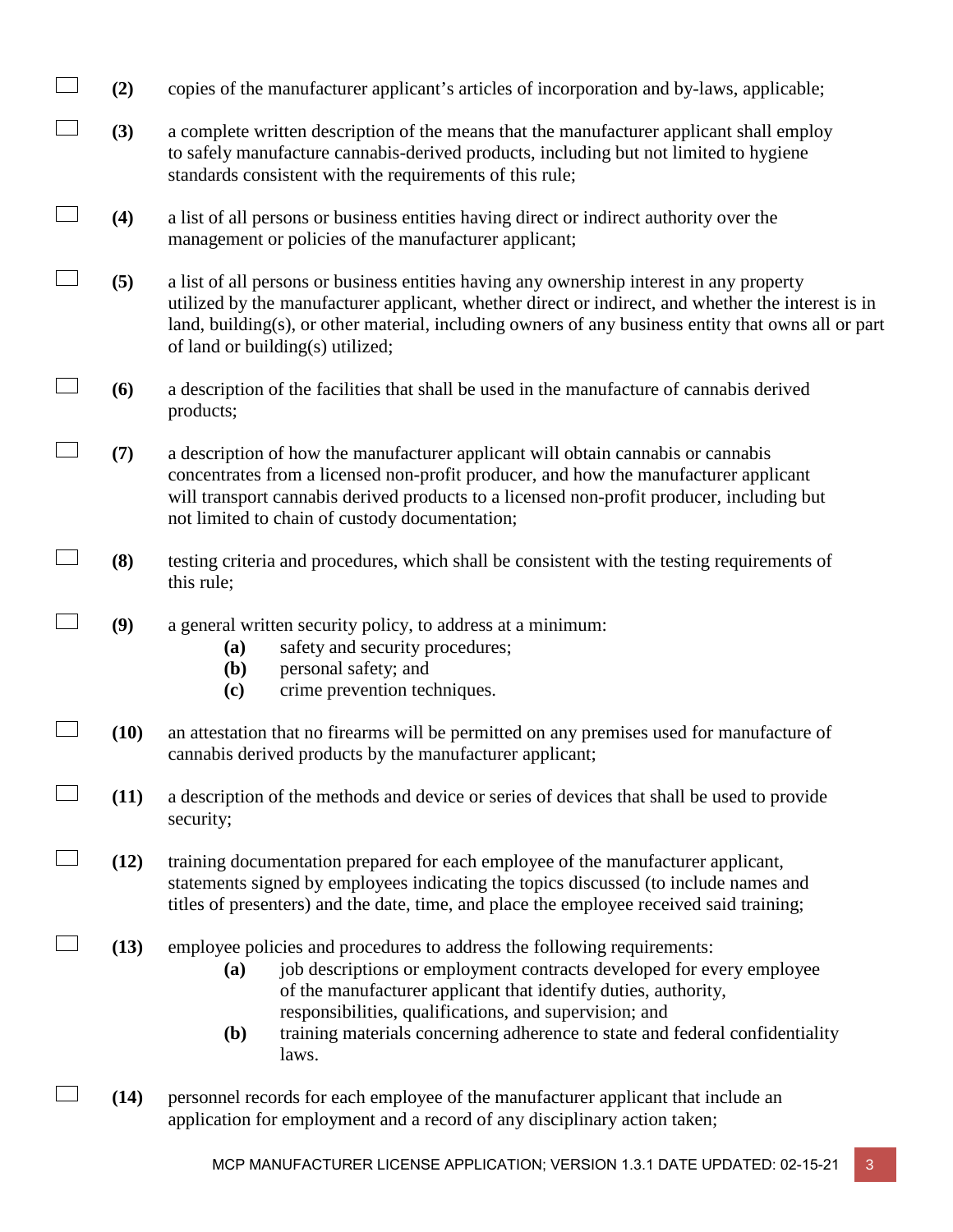- **(15)** employee safety and security training materials provided to each employee of the manufacturer applicant at the time of his or her initial appointment, to include:
	- **(a)** training in the proper use of security measures and controls that have been adopted; and
	- **(b)** specific procedural instructions regarding how to respond to an emergency, including robbery or a violent accident.

 $\Box$ **(16)** such other materials as the department may require. The MCP requires each of the following items to be submitted with this application:

- Regulation and Licensing Division LPG Gas approval of use (if applicable)
- Proof that no buildings to be used by the applicant are located within 300 feet of any school, church, or daycare center.

## **7.34.4.12 NMAC Product Packaging and Labeling (see additional requirements, as per 7.34.4.14 NMAC)**

**C. Packaging and labeling**: The manufacturer applicant attests that it has included within its application a description and sample of the opaque, child resistant packaging of the concentrate or cannabis-derived product that the manufacturer shall utilize. The applicant further attests that the label contains each of the following:

- $\Box$ **(1)** the name of the entity that produced the cannabis and the name of the manufacturer;
- $\overline{\phantom{a}}$ **(2)** a batch number or code;

 $\mathcal{L}(\mathcal{A})$ 

- $\overline{\phantom{a}}$ **(3)** a production date or expiration date, including a "use by" or "freeze by" date for products capable of supporting the growth of infectious, toxigenic, or spoilage microorganisms;
- $\overline{\phantom{a}}$ **(4)** a description of the number of units of usable cannabis contained within the product;
- $\Box$ **(5)** instructions for use;
- **(6)** warnings for use;
- $\overline{\phantom{a}}$ **(7)** instructions for appropriate storage;
- $\overline{\phantom{a}}$ **(8)** approved laboratory analysis, including the results of strength and composition within ten percent (10%) of numbers shown on the package;
- $\overline{\phantom{a}}$ **(9)** for concentrated cannabis derived product: the quantity of THC and CBD, expressed by weight and by percentage of total weight;
- $\mathcal{L}_{\mathcal{A}}$ **(10)** the name of the strain, product facts, or a nutrition fact panel, and a statement that the product is for medical use by qualified patients, to be kept away from children, and not for resale;
- $\Box$ **(11)** pesticide(s) used in the production of the product; and
- $\Box$ **(12)** the name of the department approved testing facility or facilities used for ingredient testing, and the type(s) of testing conducted.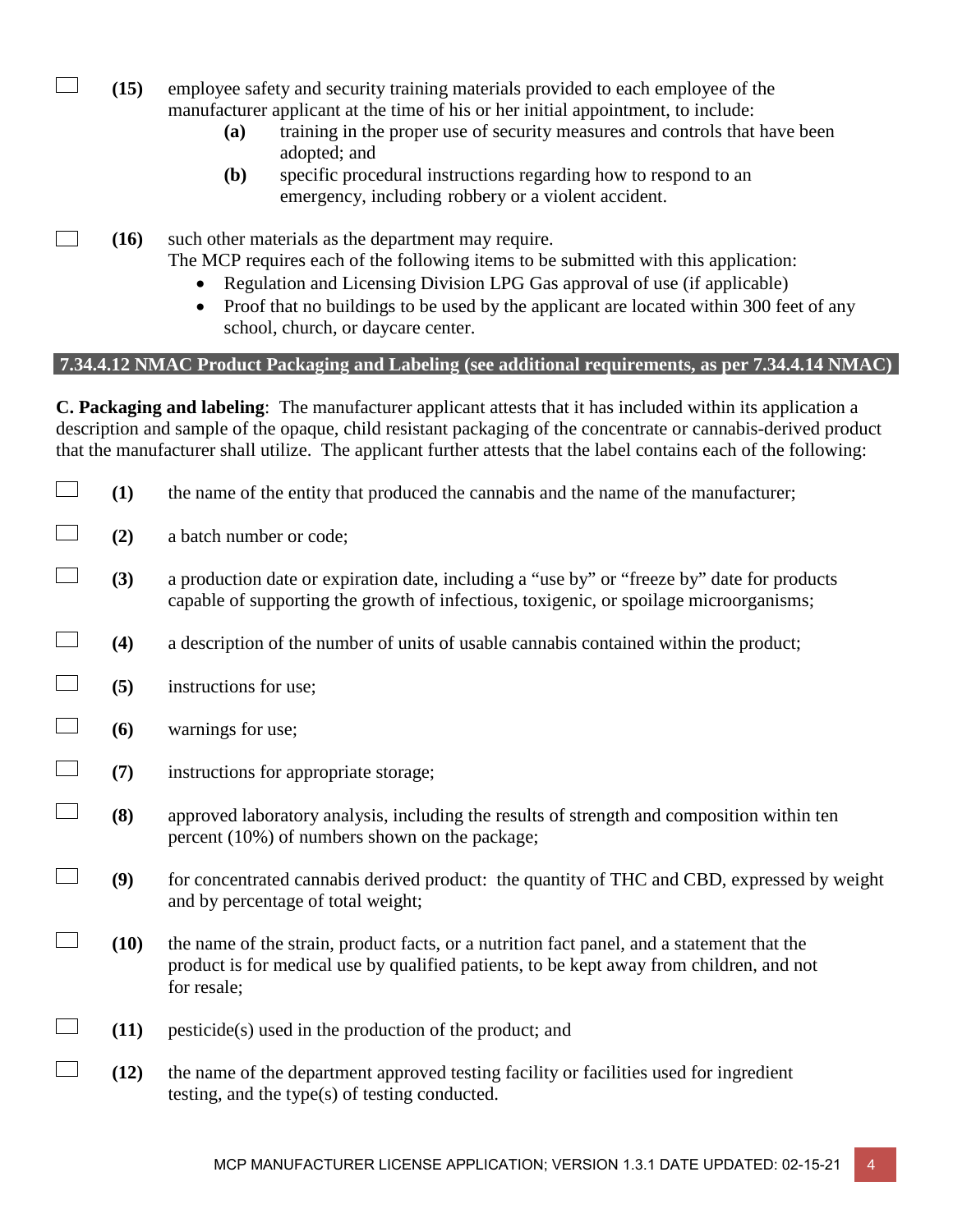## 7.34.4.13 STANDARDS FOR MANUFACTURE OF CANNABIS-DERIVED PRODUCTS: **The following are minimum requirements for the manufacture of cannabis-derived products which shall apply to all manufacturers:**

**A. General requirements:** A licensed non-profit producer and a manufacturer shall take reasonable measures and precautions to ensure the following:

**(1)** That all manufacturing shall be done in premises that are in compliance with local ordinances,  $\sqrt{2}$ including but not limited to zoning, occupancy, licensing, and building codes;

The department requires each of the following items to be submitted with this application:

- o Fire Marshall Inspection
- o Certificate of Occupancy
- o Current Business License Registration
- o Zoning Information

## **Verify each of the following by inserting initials into the corresponding box at the left:**

- $\Box$ I certify that I will comply with the manufacturing requirements of Department rule 7.34.4 NMAC and any revisions or amendments that are made thereto.
- $\Box$ I certify that applications for MCP employee cards are attached, along with photocopies of valid ID or driver license.
- $\Box$ I certify that I have attached state and national background check documentation for every person associated with the applicant, including employees, contractors, board members, and persons having direct or indirect authority over management or policies.
- $\overline{\phantom{a}}$ I certify that HIPAA training certificates are attached for each person associated with the applicant, including employees.
- I certify that employee Food and Safety training certificates are attached.
- I certify that I will comply with applicable labeling requirements of Department rule.
- $\overline{\Box}$ I certify that product packaging and label samples are submitted with this application.
	- I certify that we will not use or be in the possession of dimethylsulfoxide (DMSO) at any time.

**Signing below, signifies all material in this MCP Manufacturer application are acknowledged, understood and will be adhered to. All above required documentation will be submitted, simultaneously, with this application. I certify this application is correct and complete to the best of my knowledge.** 

#### **Performed by:**

Manufacturer Representative Signature: Date: Date:

## **Checked by:** Manufacturer Representative Signature: Date: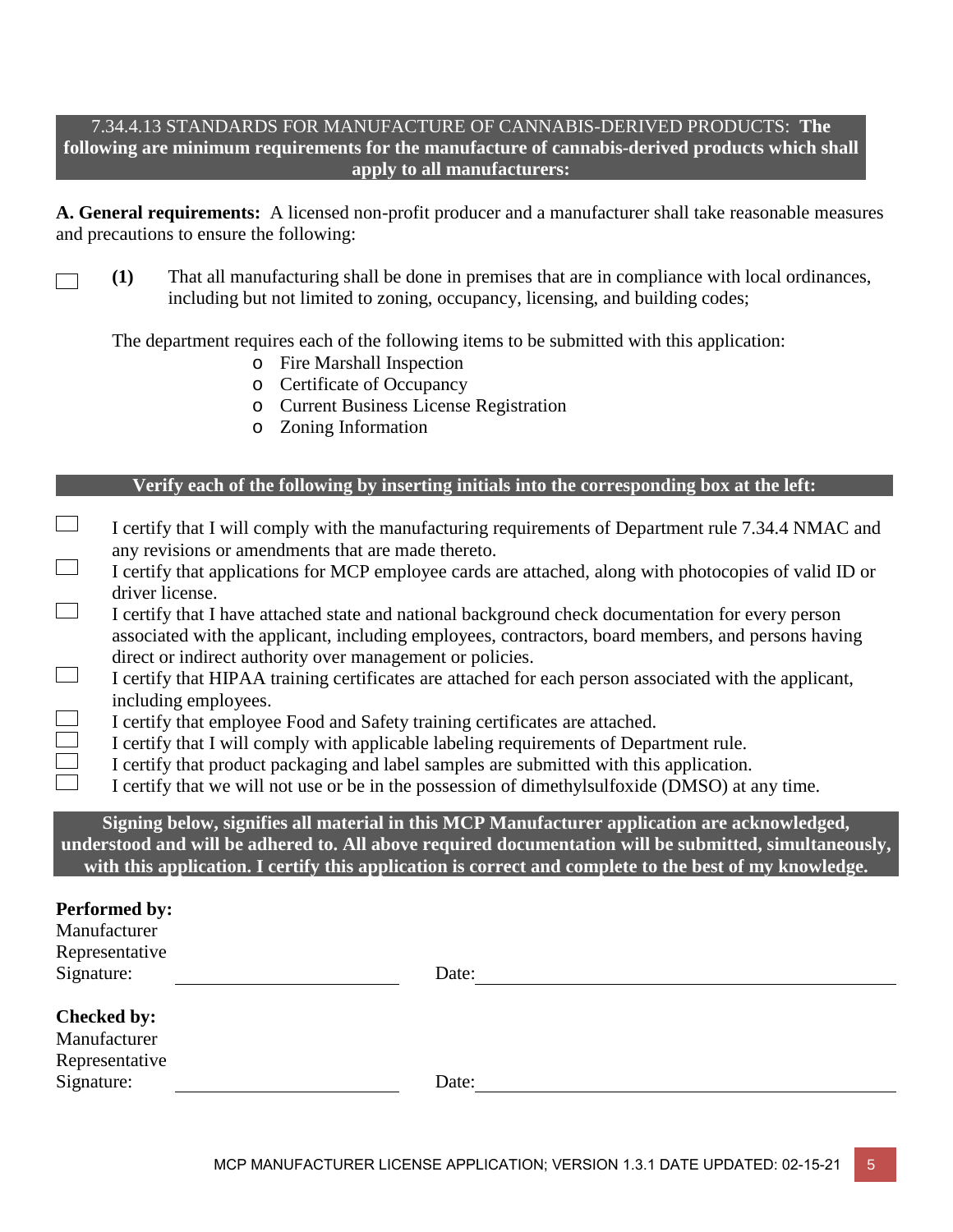#### **Manufacturer License ID card List**

Please attach MCP Employee Identification card request, Department of Public Safety background and national background checks, HIPPA training certificate, copy of driver's license or identification card, and food safety handler certification if applicable. List all employees working for the LNPP or manufacturer on the check list below.

| FIRST, LAST NAME | <b>PHOTO</b><br>${\bf ID}$<br>(Y/N) | <b>STATE</b><br><b>BACKGROUND</b><br><b>CHECK (Y/N)</b> | <b>NATIONAL</b><br><b>BACKGROUND</b><br><b>CHECK (Y/N)</b> | ${\bf HIPAA}$<br><b>CERTIFICATION</b><br>(Y/N) | ${\bf FOOD}$<br><b>HANDLER</b><br><b>SAFETY</b><br><b>CERTIFICATE</b><br>(Y/N) | <b>JOB TITLE</b> | <b>LOCATION</b> |
|------------------|-------------------------------------|---------------------------------------------------------|------------------------------------------------------------|------------------------------------------------|--------------------------------------------------------------------------------|------------------|-----------------|
|                  |                                     |                                                         |                                                            |                                                |                                                                                |                  |                 |
|                  |                                     |                                                         |                                                            |                                                |                                                                                |                  |                 |
|                  |                                     |                                                         |                                                            |                                                |                                                                                |                  |                 |
|                  |                                     |                                                         |                                                            |                                                |                                                                                |                  |                 |
|                  |                                     |                                                         |                                                            |                                                |                                                                                |                  |                 |
|                  |                                     |                                                         |                                                            |                                                |                                                                                |                  |                 |
|                  |                                     |                                                         |                                                            |                                                |                                                                                |                  |                 |
|                  |                                     |                                                         |                                                            |                                                |                                                                                |                  |                 |
|                  |                                     |                                                         |                                                            |                                                |                                                                                |                  |                 |
|                  |                                     |                                                         |                                                            |                                                |                                                                                |                  |                 |
|                  |                                     |                                                         |                                                            |                                                |                                                                                |                  |                 |
|                  |                                     |                                                         |                                                            |                                                |                                                                                |                  |                 |
|                  |                                     |                                                         |                                                            |                                                |                                                                                |                  |                 |
|                  |                                     |                                                         |                                                            |                                                |                                                                                |                  |                 |
|                  |                                     |                                                         |                                                            |                                                |                                                                                |                  |                 |
|                  |                                     |                                                         |                                                            |                                                |                                                                                |                  |                 |
|                  |                                     |                                                         |                                                            |                                                |                                                                                |                  |                 |
|                  |                                     |                                                         |                                                            |                                                |                                                                                |                  |                 |
|                  |                                     |                                                         |                                                            |                                                |                                                                                |                  |                 |
|                  |                                     |                                                         |                                                            |                                                |                                                                                |                  |                 |
|                  |                                     |                                                         |                                                            |                                                |                                                                                |                  |                 |
|                  |                                     |                                                         |                                                            |                                                |                                                                                |                  |                 |
|                  |                                     |                                                         |                                                            |                                                |                                                                                |                  |                 |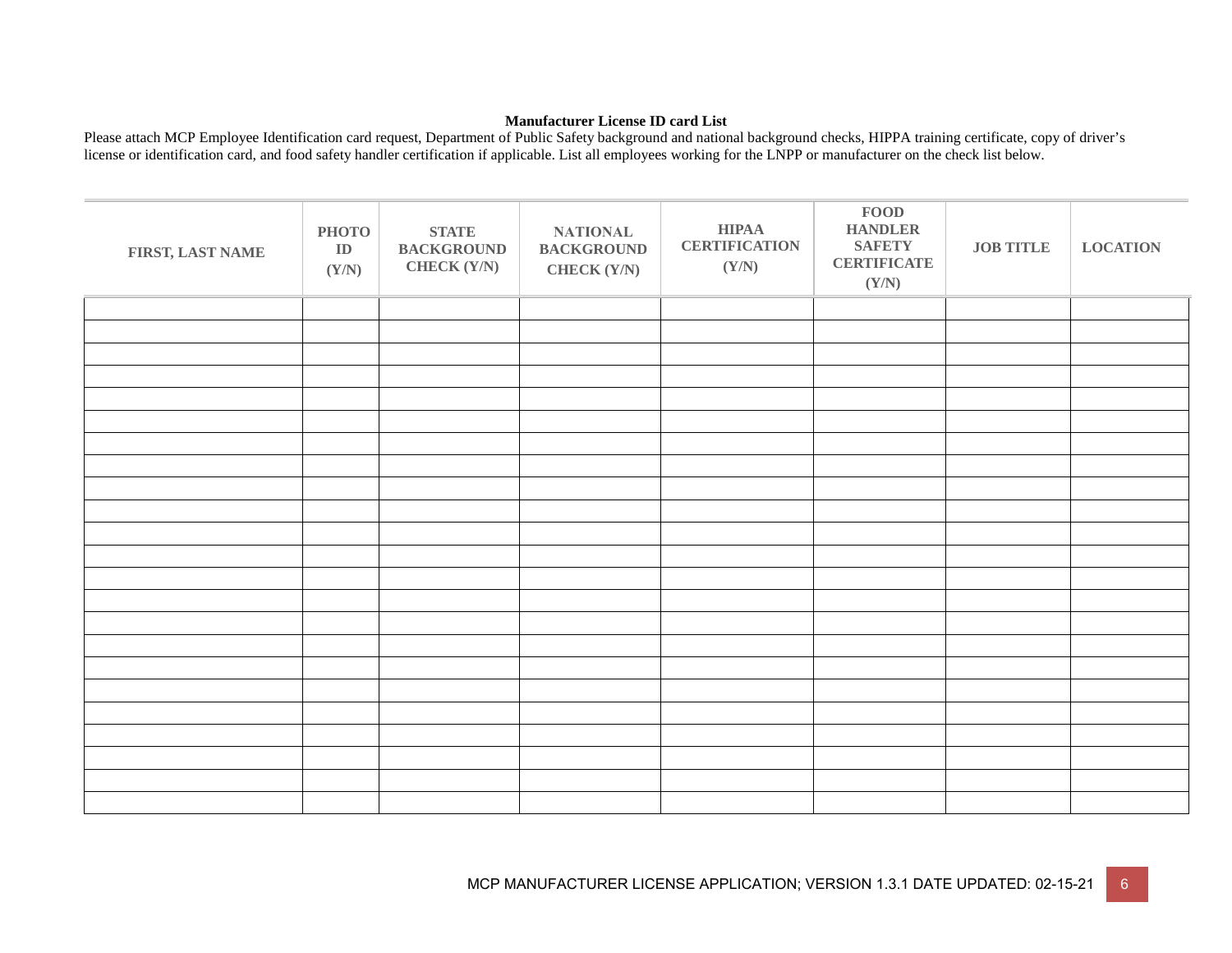#### **Manufacturer License ID card List**

Please attach MCP Employee Identification card request, Department of Public Safety background and national background checks, HIPPA training certificate, copy of driver's license or identification card, and food safety handler certification if applicable. List all employees working for the LNPP or manufacturer on the check list below.

| FIRST, LAST NAME | <b>PHOTO</b><br>${\bf ID}$<br>(Y/N) | <b>STATE</b><br><b>BACKGROUND</b><br><b>CHECK (Y/N)</b> | <b>NATIONAL</b><br><b>BACKGROUND</b><br><b>CHECK (Y/N)</b> | <b>HIPAA</b><br><b>CERTIFICATION</b><br>(Y/N) | <b>FOOD</b><br><b>HANDLER</b><br><b>SAFETY</b><br><b>CERTIFICATE</b><br>(Y/N) | <b>JOB TITLE</b> | <b>LOCATION</b> |
|------------------|-------------------------------------|---------------------------------------------------------|------------------------------------------------------------|-----------------------------------------------|-------------------------------------------------------------------------------|------------------|-----------------|
|                  |                                     |                                                         |                                                            |                                               |                                                                               |                  |                 |
|                  |                                     |                                                         |                                                            |                                               |                                                                               |                  |                 |
|                  |                                     |                                                         |                                                            |                                               |                                                                               |                  |                 |
|                  |                                     |                                                         |                                                            |                                               |                                                                               |                  |                 |
|                  |                                     |                                                         |                                                            |                                               |                                                                               |                  |                 |
|                  |                                     |                                                         |                                                            |                                               |                                                                               |                  |                 |
|                  |                                     |                                                         |                                                            |                                               |                                                                               |                  |                 |
|                  |                                     |                                                         |                                                            |                                               |                                                                               |                  |                 |
|                  |                                     |                                                         |                                                            |                                               |                                                                               |                  |                 |
|                  |                                     |                                                         |                                                            |                                               |                                                                               |                  |                 |
|                  |                                     |                                                         |                                                            |                                               |                                                                               |                  |                 |
|                  |                                     |                                                         |                                                            |                                               |                                                                               |                  |                 |
|                  |                                     |                                                         |                                                            |                                               |                                                                               |                  |                 |
|                  |                                     |                                                         |                                                            |                                               |                                                                               |                  |                 |
|                  |                                     |                                                         |                                                            |                                               |                                                                               |                  |                 |
|                  |                                     |                                                         |                                                            |                                               |                                                                               |                  |                 |
|                  |                                     |                                                         |                                                            |                                               |                                                                               |                  |                 |
|                  |                                     |                                                         |                                                            |                                               |                                                                               |                  |                 |
|                  |                                     |                                                         |                                                            |                                               |                                                                               |                  |                 |
|                  |                                     |                                                         |                                                            |                                               |                                                                               |                  |                 |
|                  |                                     |                                                         |                                                            |                                               |                                                                               |                  |                 |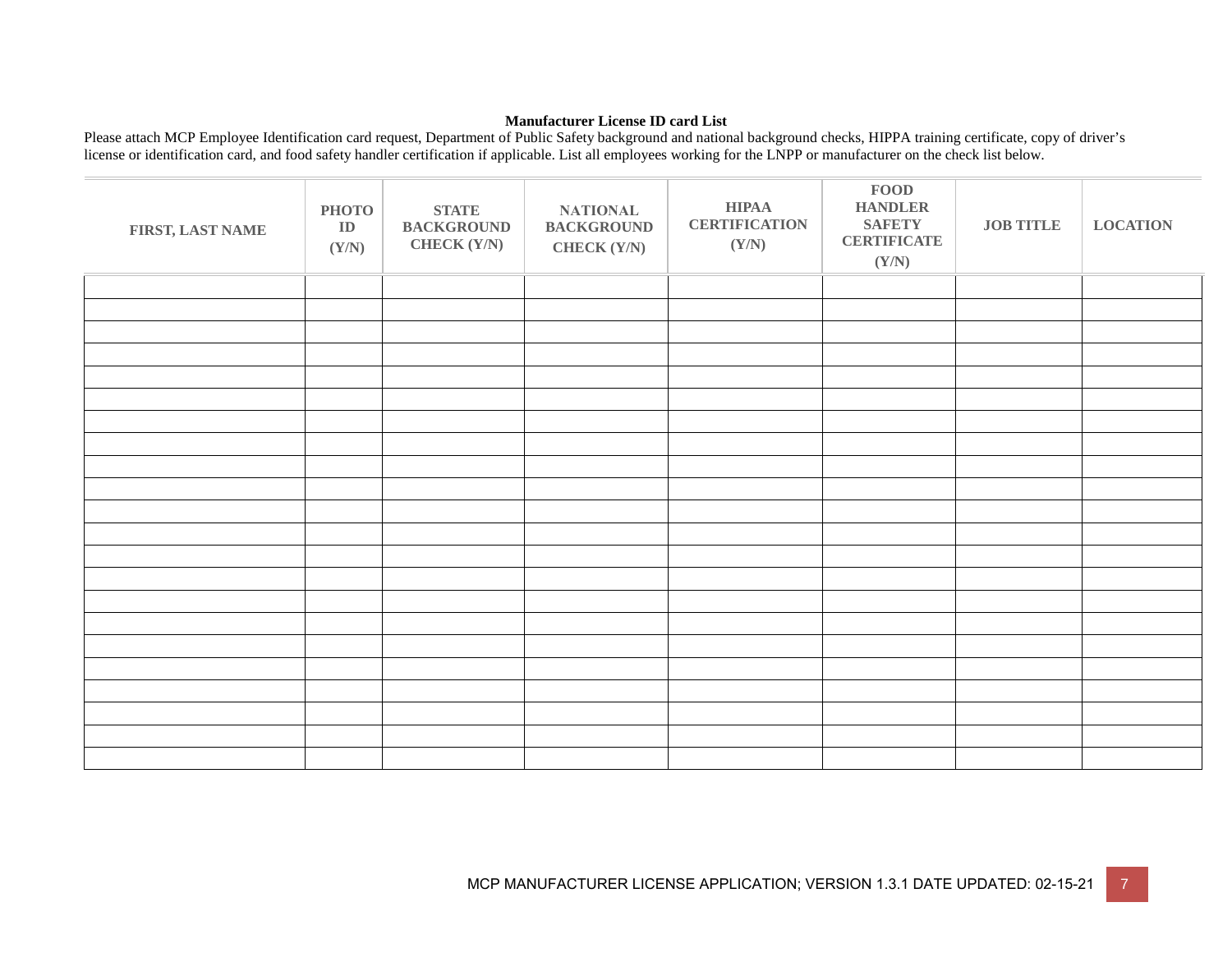## **List all Memorandum of Understanding (MOU)**

A memorandum of understanding (MOU) is a nonbinding agreement between two or more parties outlining the terms and details of an understanding, including each parties' requirements and responsibilities. An MOU is often the first stage in the formation of a formal contract. Please attach copy of any MOU.

| People or Business MOU is with | <b>DATE</b> | <b>EXPIRATION DATE OF MOU</b><br>$(\rm IF$ APPLICABLE) | <b>REASON FOR MOU</b> |
|--------------------------------|-------------|--------------------------------------------------------|-----------------------|
|                                |             |                                                        |                       |
|                                |             |                                                        |                       |
|                                |             |                                                        |                       |
|                                |             |                                                        |                       |
|                                |             |                                                        |                       |
|                                |             |                                                        |                       |
|                                |             |                                                        |                       |
|                                |             |                                                        |                       |
|                                |             |                                                        |                       |
|                                |             |                                                        |                       |
|                                |             |                                                        |                       |
|                                |             |                                                        |                       |
|                                |             |                                                        |                       |
|                                |             |                                                        |                       |
|                                |             |                                                        |                       |
|                                |             |                                                        |                       |
|                                |             |                                                        |                       |
|                                |             |                                                        |                       |
|                                |             |                                                        |                       |
|                                |             |                                                        |                       |
|                                |             |                                                        |                       |
|                                |             |                                                        |                       |
|                                |             |                                                        |                       |
|                                |             |                                                        |                       |
|                                |             |                                                        |                       |
|                                |             |                                                        |                       |
|                                |             |                                                        |                       |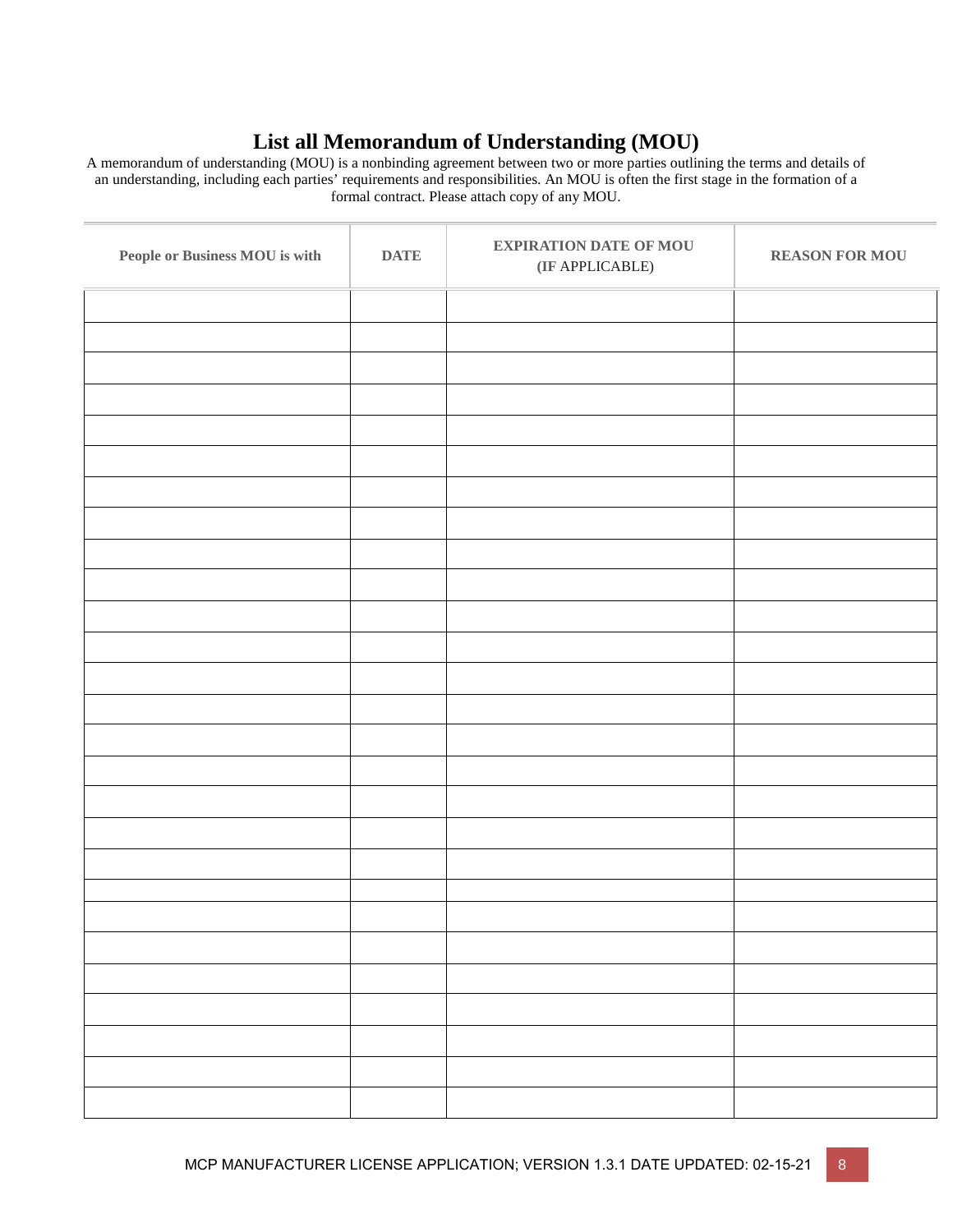| <b>Product Name/Brand</b> | TYPE (FLOWER,<br>EDIBLE, TINCTURE) | PRODUCT USE<br>(TOPICAL, INGESTION,<br>INHALATION, ETC.) |
|---------------------------|------------------------------------|----------------------------------------------------------|
|                           |                                    |                                                          |
|                           |                                    |                                                          |
|                           |                                    |                                                          |
|                           |                                    |                                                          |
|                           |                                    |                                                          |
|                           |                                    |                                                          |
|                           |                                    |                                                          |
|                           |                                    |                                                          |
|                           |                                    |                                                          |
|                           |                                    |                                                          |
|                           |                                    |                                                          |
|                           |                                    |                                                          |
|                           |                                    |                                                          |
|                           |                                    |                                                          |
|                           |                                    |                                                          |
|                           |                                    |                                                          |
|                           |                                    |                                                          |
|                           |                                    |                                                          |
|                           |                                    |                                                          |
|                           |                                    |                                                          |
|                           |                                    |                                                          |
|                           |                                    |                                                          |
|                           |                                    |                                                          |
|                           |                                    |                                                          |
|                           |                                    |                                                          |
|                           |                                    |                                                          |
|                           |                                    |                                                          |
|                           |                                    |                                                          |
|                           |                                    |                                                          |

## **List of All Products Manufactured**